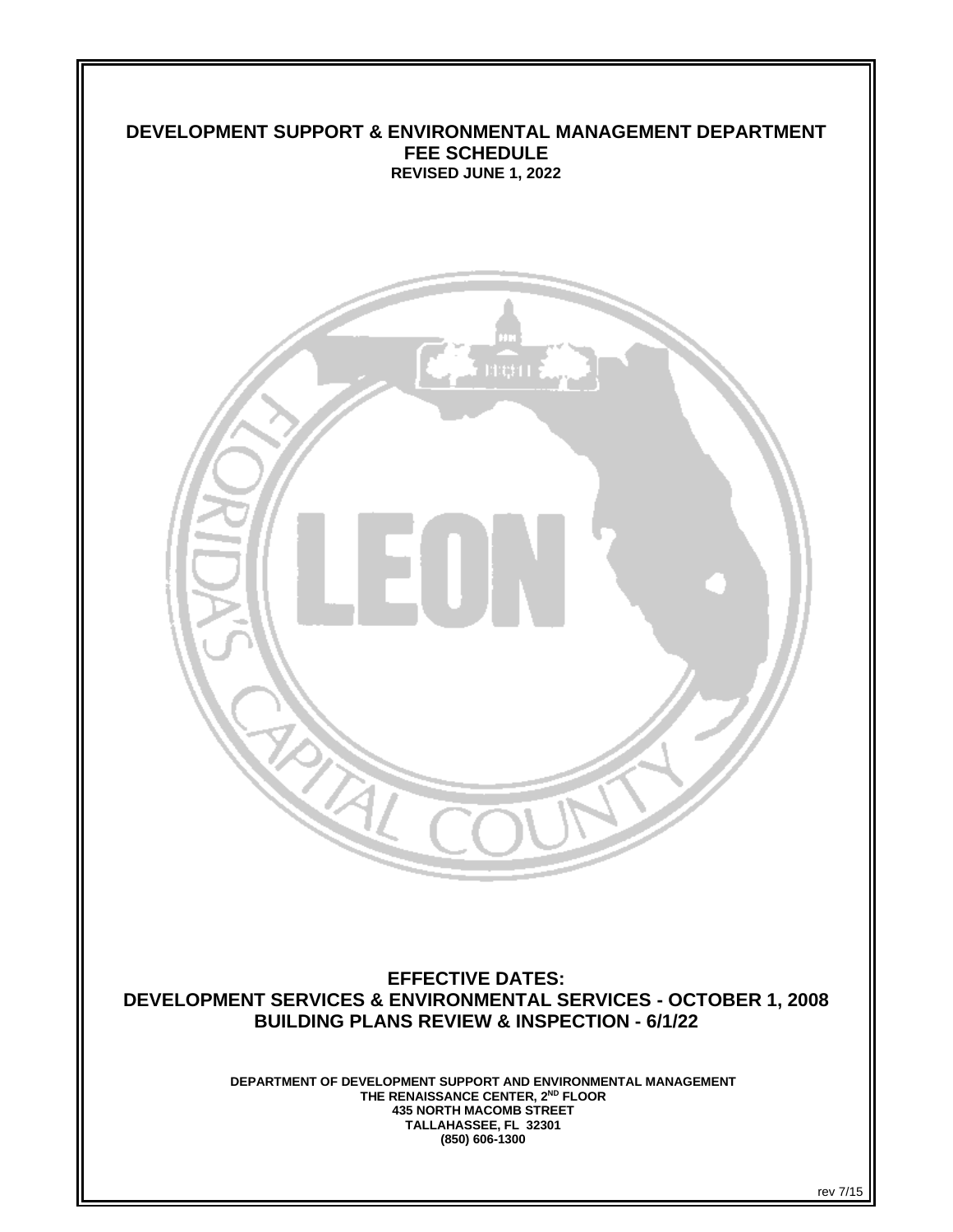| <b>Fee Category</b>                                                                                    | Fee                                                                     |  |
|--------------------------------------------------------------------------------------------------------|-------------------------------------------------------------------------|--|
| <b>Administration</b>                                                                                  |                                                                         |  |
| Copy of Chapter 10, Code of Laws                                                                       | \$60                                                                    |  |
| Copy of Land Development Regulations Policies and Procedures                                           | \$12                                                                    |  |
| <b>DEVELOPMENT SERVICES FEES</b>                                                                       |                                                                         |  |
| Zoning                                                                                                 |                                                                         |  |
| Letter of Zoning Certification                                                                         | \$90                                                                    |  |
| Residential Compliance Certificate (RCC)                                                               | \$45                                                                    |  |
| Permitted Use Verification (PUV)                                                                       | \$242                                                                   |  |
| Revision to PUV                                                                                        | \$60                                                                    |  |
| Project Status Determination for Single Family/Manufactured Housing/Other<br><b>Development Orders</b> | \$120                                                                   |  |
| Board of Adjustment and Appeals Variance Request                                                       | \$300                                                                   |  |
| (+ Direct Notice and Legal Advertisement Fee)                                                          | \$660                                                                   |  |
| Planned Unit Development (PUD)                                                                         | Refer to Type D Site Plan for Fees                                      |  |
| Major Modification to PUD Concept Plan                                                                 | \$4,800 (+ direct notice fee of \$2,640)                                |  |
| Minor Modification to PUD Concept Plan                                                                 | \$1,500                                                                 |  |
| <b>Concurrency Management</b>                                                                          |                                                                         |  |
| Residential                                                                                            | \$156 first dwelling unit + \$24/additional dwelling unit               |  |
| Non-residential                                                                                        | \$228 first 1,000 sq. ft. + \$48/additional 1,000 sq. ft.               |  |
| Extension of Concurrency Certificate (2 Years)                                                         | 20% of original fee                                                     |  |
| Revision of Approved Concurrency Certificate                                                           | 50% of original certificate fee, not to exceed \$600                    |  |
| Other Jurisdiction Concurrency Application Review                                                      | \$90                                                                    |  |
| Concurrency Review with Comp. Plan Amendment Proposal                                                  | (See concurrency review fees)                                           |  |
| <b>Subdivisions, Site and Development Plans</b>                                                        |                                                                         |  |
| Sketch Plan (required for pre-application)                                                             | Type A, Limited Partition and all others \$600                          |  |
| <b>Subdivision Exemptions</b>                                                                          |                                                                         |  |
| <b>Boundary Settlement</b>                                                                             | \$756                                                                   |  |
| Conveyance to Government and Franchise                                                                 | \$540                                                                   |  |
| Creation of Equal or Larger Parcels<br>Corrective Instruments                                          | \$756<br>\$540                                                          |  |
| Additional Dwelling Unit without Subdivision (per unit)                                                | \$228                                                                   |  |
| Prior Improperly Subdivided Lots (Letter of Exception)                                                 | \$228                                                                   |  |
| Unity of Title                                                                                         | \$156                                                                   |  |
| Release of Unity of Title                                                                              | \$132                                                                   |  |
| Judicial Exception                                                                                     | \$300                                                                   |  |
| Policy 2.1.9 Subdivision                                                                               | \$900                                                                   |  |
| <b>Limited Partition Subdivision</b>                                                                   | \$3,828                                                                 |  |
| One into Two Lot Subdivision                                                                           | \$1,920                                                                 |  |
| Type "A" Site and Development Plan (maximum of \$6,000, + \$950 direct notice fee)                     |                                                                         |  |
| Non-Residential                                                                                        | $$2,436 + $0.85$ /sq. ft. of building + \$950 direct notice fee         |  |
| Residential                                                                                            | \$4,476 + \$96/dwelling unit + \$950 direct notice fee                  |  |
| Type "B" Site and Development Plan (maximum of \$12,000, + \$1,690 direct notice fee)                  |                                                                         |  |
| Non-Residential                                                                                        | \$3,828 + \$0.56/building sq. ft. + \$1,690 direct notice fee           |  |
| Residential                                                                                            | \$6,024 + \$78/dwelling unit + \$1,690 direct notice fee                |  |
| Type "C" Site and Development Plan (maximum of \$12,000, + \$2,640 direct notice fee)                  |                                                                         |  |
| Non-Residential                                                                                        | \$3,756 + \$0.55/building sq. ft. + \$2,640 direct notice fee           |  |
| Residential                                                                                            | \$4,500 + \$48/dwelling unit + \$2,640 direct notice fee                |  |
| Type "D" Site and Development Plan (maximum of \$6,000 + \$2,640 direct notice fee)                    |                                                                         |  |
| Residential or Non-residential Final Plan                                                              | \$3,000 + \$2/dwelling unit or \$12/acre + \$2,640 direct<br>notice fee |  |
| Administrative Staff Approval Process (ASAP)                                                           | \$600                                                                   |  |
| Minor Modification to Approved Site and Development Plan                                               | \$756                                                                   |  |
| Major Modification to Approved Site and Development Plan                                               | \$1,500                                                                 |  |
| Substantial Change to Approved Site and Development Plan                                               | See review fees                                                         |  |
| Request for Deviation from Development Standards                                                       | \$600                                                                   |  |
| Request for Parking Standards Committee Review                                                         | \$600                                                                   |  |
| Site and Development Plan Approval Extension (3 Year)                                                  | \$1,200                                                                 |  |
| Additional (continued DRC meeting)                                                                     | \$300                                                                   |  |
| Notice of Intent to Appeal DRC Decision                                                                | \$90 + \$30 for each additional party                                   |  |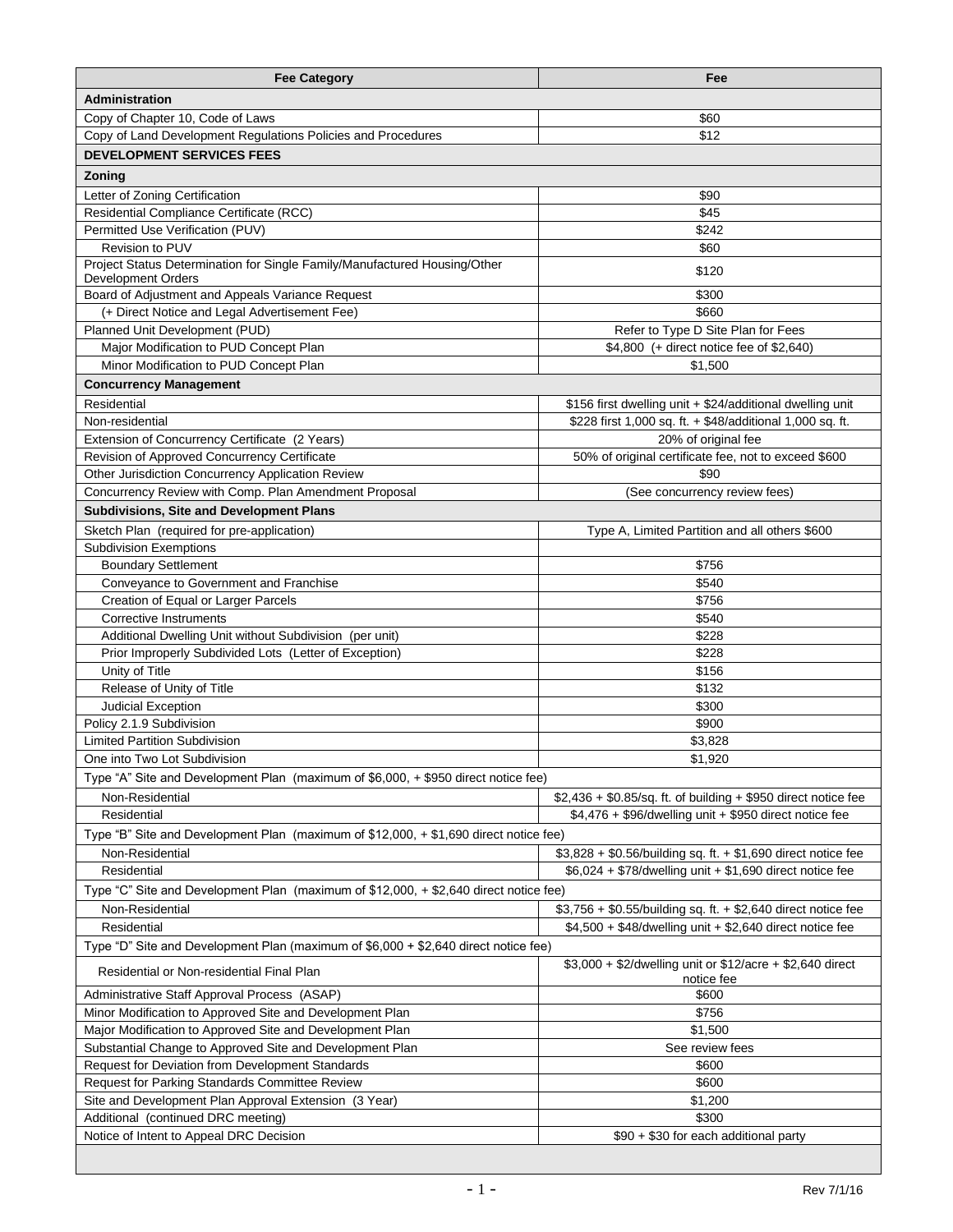| <b>Fee Category</b>                                                                          | Fee                                                                                                                                                                                                         |  |
|----------------------------------------------------------------------------------------------|-------------------------------------------------------------------------------------------------------------------------------------------------------------------------------------------------------------|--|
| <b>Plats</b>                                                                                 |                                                                                                                                                                                                             |  |
| Residential (Public Works)                                                                   | \$360, + \$6 per dwelling unit                                                                                                                                                                              |  |
| Non-residential Plat (Public Works)                                                          | $$360, + $60$ per acre in excess of 1.0 acres                                                                                                                                                               |  |
| Vacate and Abandonment of Recorded Plats                                                     |                                                                                                                                                                                                             |  |
| Roads, Plats, or Utility/Drainage Easements                                                  | \$600                                                                                                                                                                                                       |  |
| Direct Notice and Legal Advertisement Fee per Request (Public Works)                         | \$360                                                                                                                                                                                                       |  |
| <b>Address Assignment and Street Naming</b>                                                  |                                                                                                                                                                                                             |  |
| <b>New Address Assignment</b>                                                                | \$156                                                                                                                                                                                                       |  |
| Address / City of Tallahassee (for utility setup)                                            | \$156                                                                                                                                                                                                       |  |
| <b>Street Name Change Application</b>                                                        | \$240 (+ direct notice fee of \$660)                                                                                                                                                                        |  |
| Street Name Sign Fee (Public Works)                                                          | \$284                                                                                                                                                                                                       |  |
| <b>Land Use and Code Compliance Determinations</b>                                           |                                                                                                                                                                                                             |  |
| Off-site Sign (Billboard) "Site Plan" Review                                                 | \$600                                                                                                                                                                                                       |  |
| Modification to Approved Off-site Sign                                                       | \$480                                                                                                                                                                                                       |  |
| <b>Temporary Sign Application</b>                                                            | \$60                                                                                                                                                                                                        |  |
| Other Sign Permit Compliance Reviews                                                         | \$240                                                                                                                                                                                                       |  |
| Temporary Use "Site Plan" Review                                                             | \$210                                                                                                                                                                                                       |  |
| Alcoholic Beverage License Review                                                            | \$300                                                                                                                                                                                                       |  |
| Annexation / De-annexation Review                                                            | \$600                                                                                                                                                                                                       |  |
| <b>Compliance Certification Letter</b>                                                       | \$90                                                                                                                                                                                                        |  |
| Outdoor Dog Friendly Dining Area Permit                                                      | \$100                                                                                                                                                                                                       |  |
| Annual Renewal of Outdoor Dog Friendly Dining Area Permit                                    | \$50                                                                                                                                                                                                        |  |
| <b>Developments of Regional Impact (DRI)</b>                                                 |                                                                                                                                                                                                             |  |
| DRI Application for Development Approval (ADA)                                               | \$18,000                                                                                                                                                                                                    |  |
| <b>DRI Substantial Deviation</b><br>DRI Notice of Proposed Change (no substantial deviation) | \$9,600<br>\$6,000                                                                                                                                                                                          |  |
|                                                                                              |                                                                                                                                                                                                             |  |
| <b>Development Services Miscellaneous Fees</b>                                               |                                                                                                                                                                                                             |  |
| Development Agreement<br>Revision to Approved Development Agreement                          | \$10,200<br>\$3,600                                                                                                                                                                                         |  |
| Regional Activity Center Designation                                                         | \$10,200                                                                                                                                                                                                    |  |
| Other Jurisdiction Comp Plan Amendment Review (per amendment)                                | \$120                                                                                                                                                                                                       |  |
| Notice of Claim of Vested Rights                                                             | \$360                                                                                                                                                                                                       |  |
| <b>Research Fee</b>                                                                          | \$90/hour                                                                                                                                                                                                   |  |
| <b>ENVIRONMENTAL SERVICES FEES</b>                                                           |                                                                                                                                                                                                             |  |
| Environmental Management Permit (EMP) Standard Form                                          |                                                                                                                                                                                                             |  |
|                                                                                              | Base fee of \$2,388 for $1^{st}$ 5,000 sq. ft. of impervious area +                                                                                                                                         |  |
| Residential Subdivisions (one dwelling unit per lot)                                         | \$0.13/sq. ft. over 5,000 sq. ft., with a max of \$90,000.                                                                                                                                                  |  |
| Non-residential and Others                                                                   | Base fee of \$2,388 for 1 <sup>st</sup> 5,000 sq. ft. of impervious area +<br>\$0.13/sq. ft. over 5,000 sq. ft., but less than 100,000 sq. ft.,<br>+ a fee of \$0.24/sq. ft. for 100,000 sq. ft. and above. |  |
| <b>EMP Short Form/Residential and Non-residential</b>                                        |                                                                                                                                                                                                             |  |
| Short Form A                                                                                 | \$372                                                                                                                                                                                                       |  |
| Short Form $B - Low$ Intensity                                                               | Base fee of \$720 for 1 <sup>st</sup> 5,000 sq. ft. of disturbed area +<br>\$0.02/sq. ft. in excess of 5,000 sq. ft.                                                                                        |  |
| Short Form B - High Intensity                                                                | Base fee of \$1,344 for 1st 5,000 sq. ft. of disturbed area +<br>\$0.01/sq. ft. over 5,000 sq. ft.                                                                                                          |  |
| <b>EMP Environmental Analysis</b>                                                            |                                                                                                                                                                                                             |  |
| Part 1 - Natural Features Inventory (NFI), without Flood Plain                               | \$1,584 base fee + \$28/acre over 5 acres                                                                                                                                                                   |  |
| Part 1 - NFI with Floodplain                                                                 | \$2,064 base fee $+$ \$29/acre over 5 acres                                                                                                                                                                 |  |
| NFI for Policy 2.1.9, Limited Partition and Judicial Subdivisions                            | \$1128                                                                                                                                                                                                      |  |
| NFI - No Impact                                                                              | \$180                                                                                                                                                                                                       |  |
| Part 2 - Environmental Impact Analysis (EIA), without Floodplain                             | $$1,356$ base fee, + $$24/acre$ over 5 acres                                                                                                                                                                |  |
| Part 2 - EIA with Floodplain                                                                 | \$1,890 base fee, + \$30/acre over 5 acres                                                                                                                                                                  |  |
| Part 2 - EIA with Floodplain and Off-site Stormwater Discharge                               | \$1,890 base fee, + \$36/acre over 5 acres                                                                                                                                                                  |  |
| <b>Amendments/Resubmittals/EMP Extension Requests</b>                                        |                                                                                                                                                                                                             |  |
| Amendment to Approved EIA or EMP                                                             |                                                                                                                                                                                                             |  |
|                                                                                              | 50% of initial fee up to maximum of \$1,200                                                                                                                                                                 |  |
| Request for Additional Information (RAI)*                                                    |                                                                                                                                                                                                             |  |
| Request for EMP Extension                                                                    |                                                                                                                                                                                                             |  |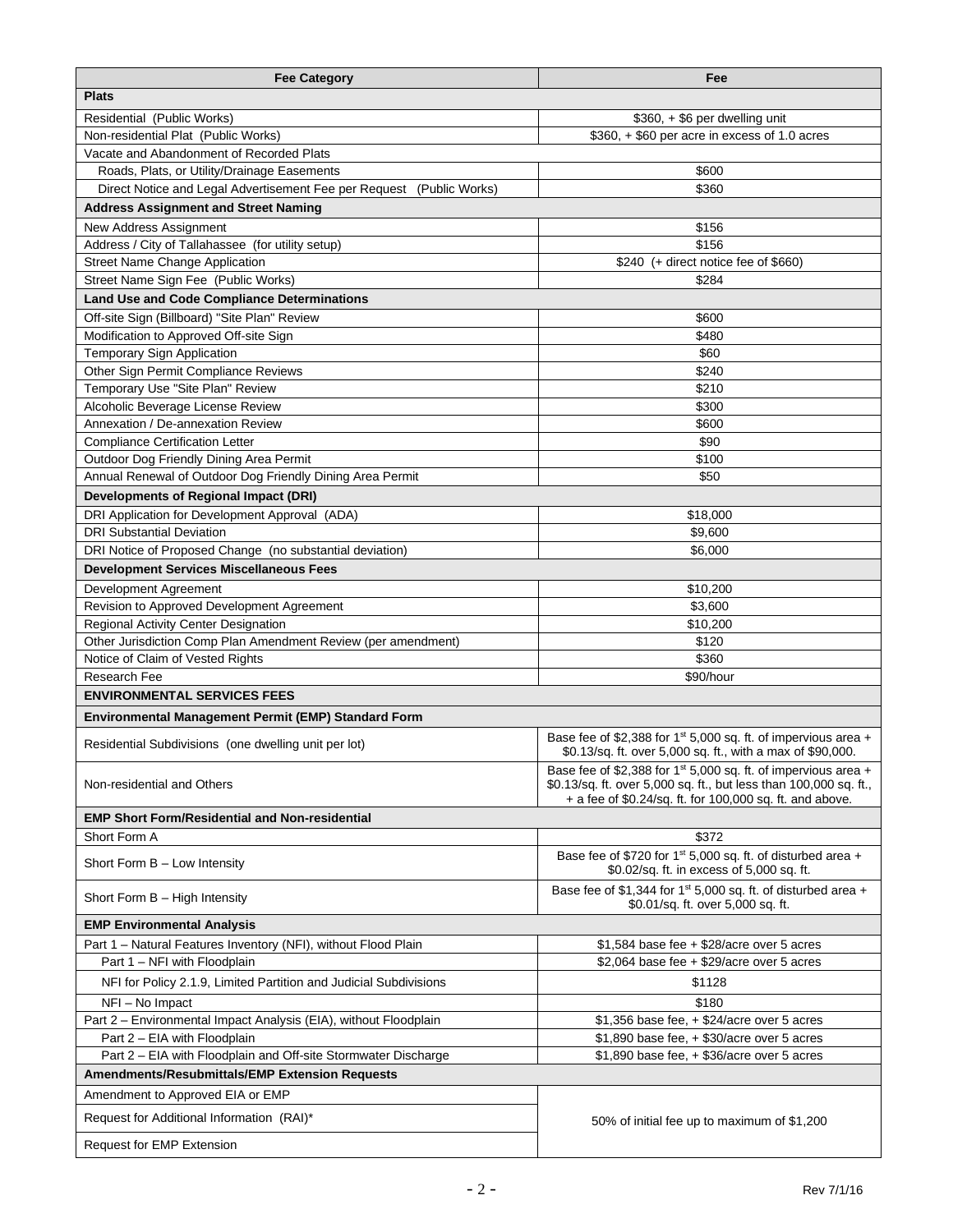| <b>Fee Category</b>                                                             | Fee                                                                                                                                                                                             |
|---------------------------------------------------------------------------------|-------------------------------------------------------------------------------------------------------------------------------------------------------------------------------------------------|
| <b>Landscaping and Related Permits</b>                                          |                                                                                                                                                                                                 |
| Landscape Permit                                                                | Base fee of \$780 for 1 <sup>st</sup> 5,000 sq. ft of impervious area +<br>\$0.01/sq. ft. over 5,000 sq. ft., but less than 50,000 sq. ft. +<br>a fee of \$0.02/sq. ft.50,000 sq. ft. and above |
| <b>Tree Removal Permit</b>                                                      | Base fee \$114 for first 100 trees + \$1.97/tree over 100                                                                                                                                       |
| Vegetative Management Plan                                                      | \$120                                                                                                                                                                                           |
| <b>EMP Inspections</b>                                                          |                                                                                                                                                                                                 |
| Follow-up Inspection (after unsatisfactory follow-up to violation inspection)   | \$240                                                                                                                                                                                           |
| Repeat Final Inspection (after unsatisfactory environmental final inspection)   | \$288                                                                                                                                                                                           |
| <b>EMP Operating Permits</b>                                                    |                                                                                                                                                                                                 |
| Operating Permit (fee is not required for individual single family lots)        | \$628                                                                                                                                                                                           |
| <b>Operating Permit Renewal</b>                                                 | \$120 if less than 5,000 sq. ft. impervious and no structures<br>or filters; all others \$300                                                                                                   |
| <b>Communication Towers</b>                                                     |                                                                                                                                                                                                 |
| <b>Communication Tower Bond</b>                                                 | \$1,022                                                                                                                                                                                         |
| <b>Communication Tower Bond Renewal</b>                                         | \$540                                                                                                                                                                                           |
| <b>Communication Tower Bond Cancellation</b>                                    | \$360                                                                                                                                                                                           |
| <b>Environmental Compliance Miscellaneous Fees</b>                              |                                                                                                                                                                                                 |
| <b>General Utility Permit</b>                                                   | \$14,190                                                                                                                                                                                        |
| Board of County Commissioners' Environmental Management Act Variance<br>Request | \$1,440                                                                                                                                                                                         |
| Discovery Inspection Fee for No-permit Violations                               | $$120 - $1,200$                                                                                                                                                                                 |
| <b>Research Fee</b>                                                             | \$90/hour                                                                                                                                                                                       |
| <b>BUILDING PLANS REVIEW &amp; INSPECTION FEES</b>                              |                                                                                                                                                                                                 |
| Residential One and Two-Family: Single-Family, Townhouses, Duplexes             | Based on sq. ft. under roof including porches,<br>garages, carports, interior alterations, additions, and<br>detached accessory structures                                                      |
| Plan Review                                                                     |                                                                                                                                                                                                 |
| <b>Building</b>                                                                 | \$0.16                                                                                                                                                                                          |
| Mechanical                                                                      | \$0.07                                                                                                                                                                                          |
| Electrical<br>Plumbing                                                          | \$0.10<br>\$0.05                                                                                                                                                                                |
| Gas                                                                             | \$0.03                                                                                                                                                                                          |
| Inspection                                                                      |                                                                                                                                                                                                 |
| <b>Building</b>                                                                 | \$0.15                                                                                                                                                                                          |
| Mechanical                                                                      | \$0.06                                                                                                                                                                                          |
| Electrical                                                                      | \$0.09                                                                                                                                                                                          |
| Plumbing                                                                        | \$0.04                                                                                                                                                                                          |
| Gas                                                                             | \$0.04                                                                                                                                                                                          |
| Commercial Tier 1: Factory, Storage, Utility                                    | Based on sq. ft. under roof including porches,<br>garages, carports, interior alterations, additions, and<br>detached accessory structures                                                      |
| <b>Plan Review</b>                                                              |                                                                                                                                                                                                 |
| <b>Building</b>                                                                 | \$0.10                                                                                                                                                                                          |
| Mechanical                                                                      | \$0.04                                                                                                                                                                                          |
| Electrical                                                                      | \$0.09                                                                                                                                                                                          |
| Plumbing                                                                        | \$0.03                                                                                                                                                                                          |
| Gas                                                                             | \$0.02                                                                                                                                                                                          |
| Inspection<br><b>Building</b>                                                   | \$0.15                                                                                                                                                                                          |
| Mechanical                                                                      | \$0.07                                                                                                                                                                                          |
| Electrical                                                                      | \$0.12                                                                                                                                                                                          |
| Plumbing                                                                        | \$0.04                                                                                                                                                                                          |
| Gas                                                                             | \$0.02                                                                                                                                                                                          |
| Commercial Tier 2: R1, R2 (Includes Multifamily), R4                            | Based on sq. ft. under roof including porches,<br>garages, carports, interior alterations, additions, and<br>detached accessory structures                                                      |
| Plan Review                                                                     |                                                                                                                                                                                                 |
| <b>Building</b>                                                                 | \$0.16                                                                                                                                                                                          |
| Mechanical                                                                      | \$0.08                                                                                                                                                                                          |
| Electrical<br>Plumbing                                                          | \$0.12<br>\$0.07                                                                                                                                                                                |
|                                                                                 |                                                                                                                                                                                                 |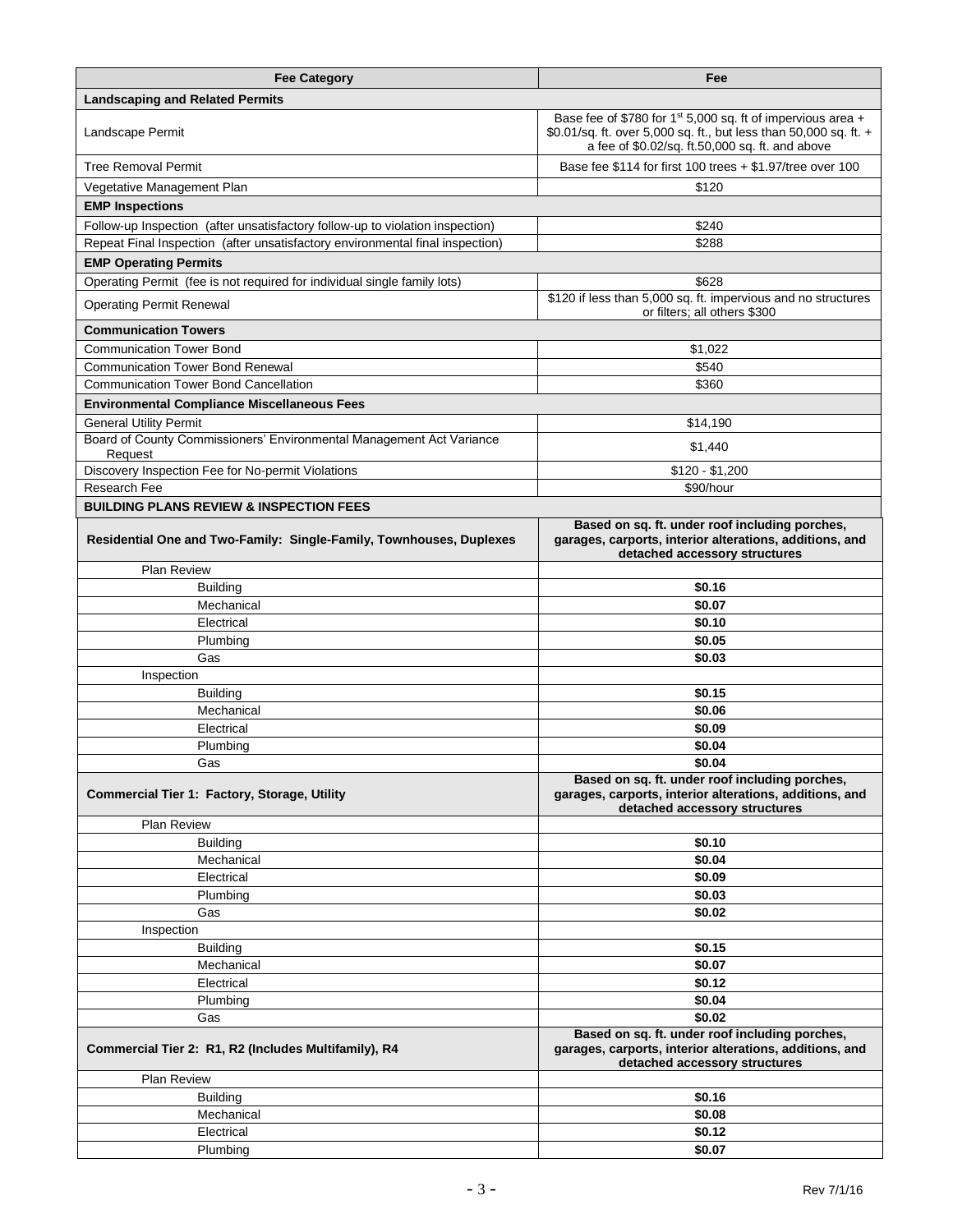| <b>Fee Category</b>                                                  | Fee                                                                                                                                        |
|----------------------------------------------------------------------|--------------------------------------------------------------------------------------------------------------------------------------------|
| Gas                                                                  | \$0.03                                                                                                                                     |
| Inspection                                                           |                                                                                                                                            |
| <b>Building</b>                                                      | \$0.15                                                                                                                                     |
| Mechanical                                                           | \$0.07                                                                                                                                     |
| Electrical                                                           | \$0.11                                                                                                                                     |
|                                                                      | \$0.05                                                                                                                                     |
| Plumbing                                                             |                                                                                                                                            |
| Gas                                                                  | \$0.02<br>Based on sq. ft. under roof including porches,                                                                                   |
| <b>Commercial Tier 3: Business, Mercantile</b>                       | garages, carports, interior alterations, additions, and<br>detached accessory structures                                                   |
| <b>Plan Review</b>                                                   |                                                                                                                                            |
| <b>Building</b>                                                      | \$0.16                                                                                                                                     |
| Mechanical                                                           | \$0.10                                                                                                                                     |
| Electrical                                                           | \$0.12                                                                                                                                     |
| Plumbing                                                             | \$0.07                                                                                                                                     |
| Gas                                                                  | \$0.03                                                                                                                                     |
| Inspection                                                           |                                                                                                                                            |
| <b>Building</b>                                                      | \$0.15                                                                                                                                     |
| Mechanical                                                           | \$0.09                                                                                                                                     |
| Electrical                                                           | \$0.12                                                                                                                                     |
| Plumbing                                                             | \$0.06                                                                                                                                     |
| Gas                                                                  | \$0.02                                                                                                                                     |
| Commercial Tier 4: Assembly, Educational, High-Hazard, Institutional | Based on sq. ft. under roof including porches,<br>garages, carports, interior alterations, additions, and<br>detached accessory structures |
| Plan Review                                                          |                                                                                                                                            |
| <b>Building</b>                                                      | \$0.16                                                                                                                                     |
| Mechanical                                                           | \$0.11                                                                                                                                     |
| Electrical                                                           | \$0.13                                                                                                                                     |
| Plumbing                                                             | \$0.07                                                                                                                                     |
| Gas                                                                  | \$0.05                                                                                                                                     |
| Inspection                                                           |                                                                                                                                            |
| <b>Building</b>                                                      | \$0.15                                                                                                                                     |
| Mechanical                                                           | \$0.10                                                                                                                                     |
| Electrical                                                           | \$0.12                                                                                                                                     |
| Plumbing                                                             | \$0.06                                                                                                                                     |
| Gas                                                                  | \$0.03                                                                                                                                     |
| <b>Construction Not Under Roof</b>                                   | <b>Flat Fee</b>                                                                                                                            |
| Decks, Docks, Ramps, Boardwalks, etc.                                | \$271.52                                                                                                                                   |
| <b>Cell Tower Permits1</b>                                           | <b>Flat Fee</b>                                                                                                                            |
| <b>Cell Tower Alterations</b>                                        | \$508.92                                                                                                                                   |
| New Cell Towers                                                      | \$602.89                                                                                                                                   |
| <b>Demolition Permits</b>                                            | <b>Flat Fee</b>                                                                                                                            |
| <b>Demolitions</b>                                                   | \$197.12                                                                                                                                   |
| Foundation Only Permits (Based on Total Sq. Ft.)                     | Based on Total Sq. Ft.                                                                                                                     |
| <b>Plan Review</b>                                                   | \$0.08                                                                                                                                     |
| Inspection                                                           | \$0.07                                                                                                                                     |
| <b>Generator Permits</b>                                             | <b>Flat Fee</b>                                                                                                                            |
| Generators                                                           | \$180.00                                                                                                                                   |
| <b>Grinder Pump Permits</b>                                          | <b>Flat Fee</b>                                                                                                                            |
| <b>Grinder Pumps</b>                                                 | \$180.00                                                                                                                                   |
| <b>Manufactured Home Permits</b>                                     | <b>Flat Fee</b>                                                                                                                            |
| <b>Manufactured Homes</b>                                            | \$385.09                                                                                                                                   |
| <b>Modular Home Permits</b>                                          | Based on Total Sq. Ft.                                                                                                                     |
| Modular Homes                                                        | 50% of Single-Family Construction Fees                                                                                                     |
| Moving Any Building or Structure <sup>1</sup>                        | <b>Flat Fee</b>                                                                                                                            |
| Moving any Building or Structure                                     | \$436.00                                                                                                                                   |
| Repair Work and Exterior Alteration Permits <sup>1</sup>             | <b>Flat Fee</b>                                                                                                                            |
| <b>Exterior Wall and Soffit Coverings</b>                            | \$216.33                                                                                                                                   |
| <b>Exterior Doors and Windows</b>                                    | \$189.71                                                                                                                                   |
| <b>Foundation Repairs</b>                                            | \$291.12                                                                                                                                   |
| Re-roof or Roof Re-cover                                             | \$241.45                                                                                                                                   |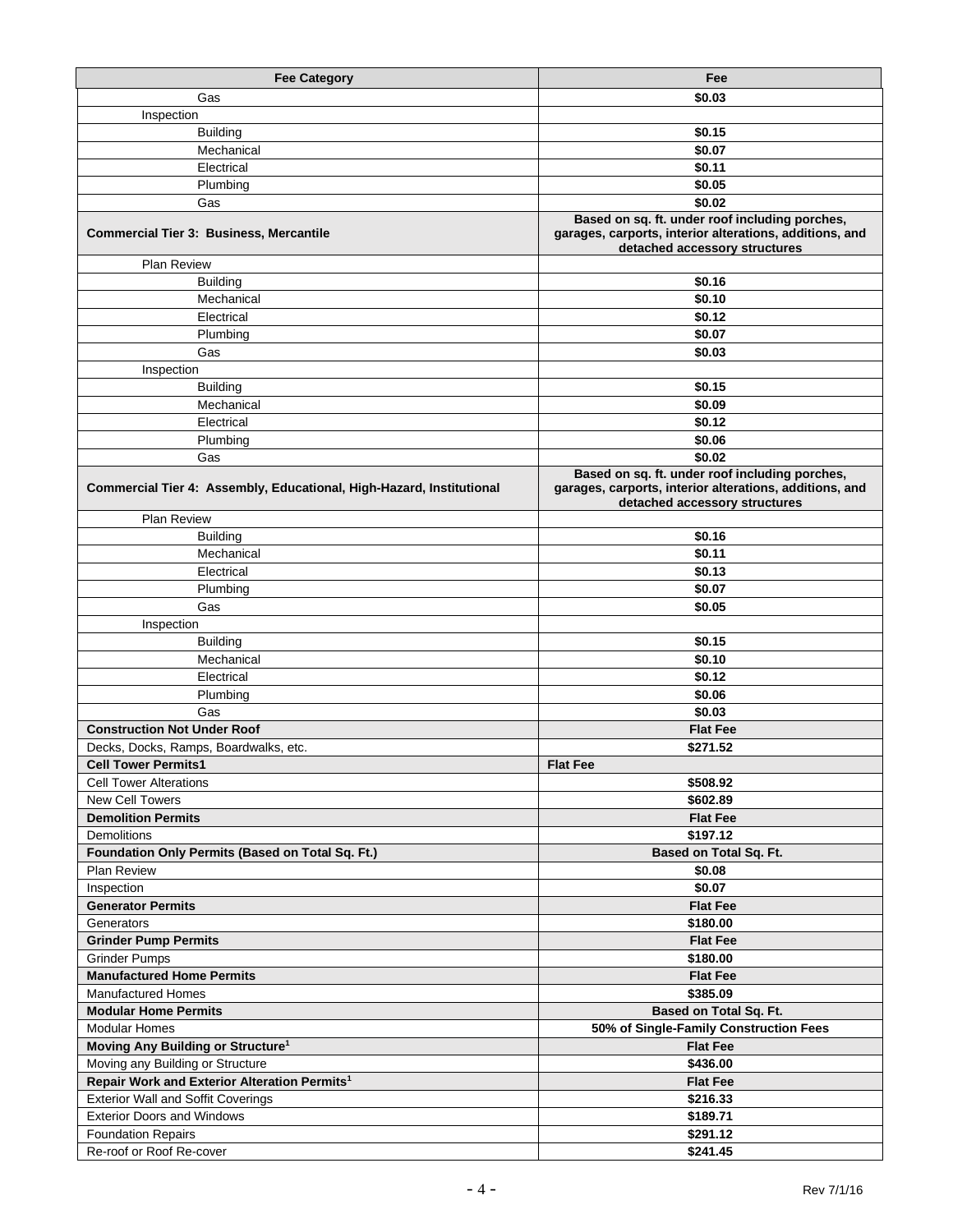| <b>Fee Category</b>                                                             | Fee                                                      |
|---------------------------------------------------------------------------------|----------------------------------------------------------|
| Structural Repairs (Roofs, Walls, Floors Systems, etc.)                         | \$359.68                                                 |
| Other Repair Work Not Listed                                                    | \$212.78                                                 |
| <b>Retaining Wall Permits</b>                                                   | <b>Flat Fee</b>                                          |
| <b>Retaining Walls</b>                                                          | \$303.72                                                 |
| Sign Permits <sup>1</sup>                                                       | <b>Flat Fee</b>                                          |
| Wall-mounted signs                                                              | \$212.78                                                 |
| Monument Signs and Pole-Mounted Signs (Including Billboards)                    | \$376.67                                                 |
| <b>Solar Installation Permits</b>                                               | <b>Flat Fee</b>                                          |
| Solar Photovoltaic Systems                                                      | \$180.00                                                 |
| Solar Water Heating Systems                                                     | \$180.00                                                 |
| Stand Alone Trade Permits for Work Not Listed (Minimum Permit Fee) <sup>2</sup> | <b>Flat Fee</b>                                          |
| <b>Building Only Permit Fee</b>                                                 | \$135.00                                                 |
| Mechanical Only Permit Fee                                                      | \$135.00                                                 |
| <b>Electrical Only Permit Fee</b>                                               | \$135.00                                                 |
| Plumbing Only Permit Fee                                                        | \$135.00                                                 |
| Gas Only Permit Fee                                                             | \$135.00                                                 |
| Minimum Base Fees for Multi-Trade Projects <sup>3</sup>                         | <b>Flat Fee</b>                                          |
| <b>Building Minimum Base Fee</b>                                                | \$90.00                                                  |
| Mechanical Minimum Base Fee                                                     | \$90.00                                                  |
| <b>Electrical Minimum Base Fee</b>                                              | \$90.00                                                  |
| Plumbing Minimum Base Fee                                                       | \$90.00                                                  |
| Gas Minimum Base Fee                                                            | \$90.00                                                  |
| <b>Swimming Pools</b>                                                           | <b>Flat Fee</b>                                          |
| Above-Ground Pools                                                              | \$180.00                                                 |
| In-Ground Pools                                                                 | \$382.48                                                 |
| Pool Enclosures (Screen Cage)                                                   | \$397.66                                                 |
| Pool Liner Replacements                                                         | \$135.00                                                 |
| <b>Other Fees</b>                                                               |                                                          |
| Additional Inspection                                                           | \$90.00                                                  |
| After Hours Inspection Fee                                                      | \$90.00 per hour (Minimum 2 Hours Charged)               |
| City of Tallahassee Fire Plan Review Fee for New Commercial Construction        | \$0.02 Per Sq. Ft. Under Roof                            |
| City of Tallahassee Fire Plan Review Fee for Commercial Alterations             | \$0.25 Per \$1000 of Stated Valuation                    |
| <b>Construction Work Without a Permit</b>                                       | Double the Plan Review and Inspection Fees               |
| Changing Application (Contractor, Professional, Applicant)                      | \$90.00                                                  |
| Permit/Permit Application Extensions & Reissuance Requests (Each Request)       | \$90.00                                                  |
| Plan Review and Inspection Hourly Rate                                          | \$90.00                                                  |
|                                                                                 |                                                          |
| Plan Review for the Fourth Comment Addressing the Same Item                     | 4 Times the Plan Review Hourly Rate                      |
| Private Provider Administrative Fee for Plan Review                             | 40% of Plan Review Fees <sup>4</sup>                     |
| Private Provider Administrative Fee for Inspections                             | 40% of Inspection Fees <sup>4</sup>                      |
| Record Research Fee (Each Request for Each Address or Parcel)                   | \$90.00                                                  |
| Re-inspection Fee for the First, Second, and Third Inspection of the Same Item  | \$90.00                                                  |
| Re-inspection Fee for the Fourth Inspection of the Same Item                    | 4 Times the Re-inspection Fee                            |
| Recording Fee for Notice of Commencement                                        | \$19.50                                                  |
| State Notice of Commencement (NOC)                                              | \$5.00                                                   |
| State Surcharge Fee <sup>5</sup>                                                | 2.5% of the Plans Review and Inspection Fees             |
| <b>Technology Fee</b>                                                           | 3% of the Plans Review and Inspection Fees               |
| Temporary Certificate of Occupancy                                              | \$90.00                                                  |
| <b>Temporary Facilities Permit</b>                                              | \$90.00                                                  |
| Refunds <sup>6</sup>                                                            |                                                          |
| Refund of Permit Fees After Application and No Plan Review                      | Inspection Fees and 50% of Plan Review Fees <sup>4</sup> |
| Refund of Permit Fees After Permit Issuance and No Inspections                  | <b>Inspection Fees Only4</b>                             |
| Refund of Permit Fees after Permit Issuance and Any Inspections                 | <b>No Refund</b>                                         |
| Miscellaneous Fees                                                              |                                                          |
| <b>Abandoned Property Registration</b>                                          | \$150                                                    |
| <b>Automated Permits</b>                                                        | \$112.26                                                 |
| <b>Building Re-Inspection Fee</b>                                               | \$65.27                                                  |
| <b>Demolition Fees</b>                                                          | \$197.12 for any building or structure                   |
| Driveway Connection Fee (Class I - Single Family Residence & Mobile Home)       | \$185.00                                                 |
| Driveway Connection Fee (Class II)                                              | \$500.00                                                 |
| Driveway Connection Fee (Class III & IV)<br>Moving any Building or Structure    | \$1,500.00<br>\$436.00                                   |